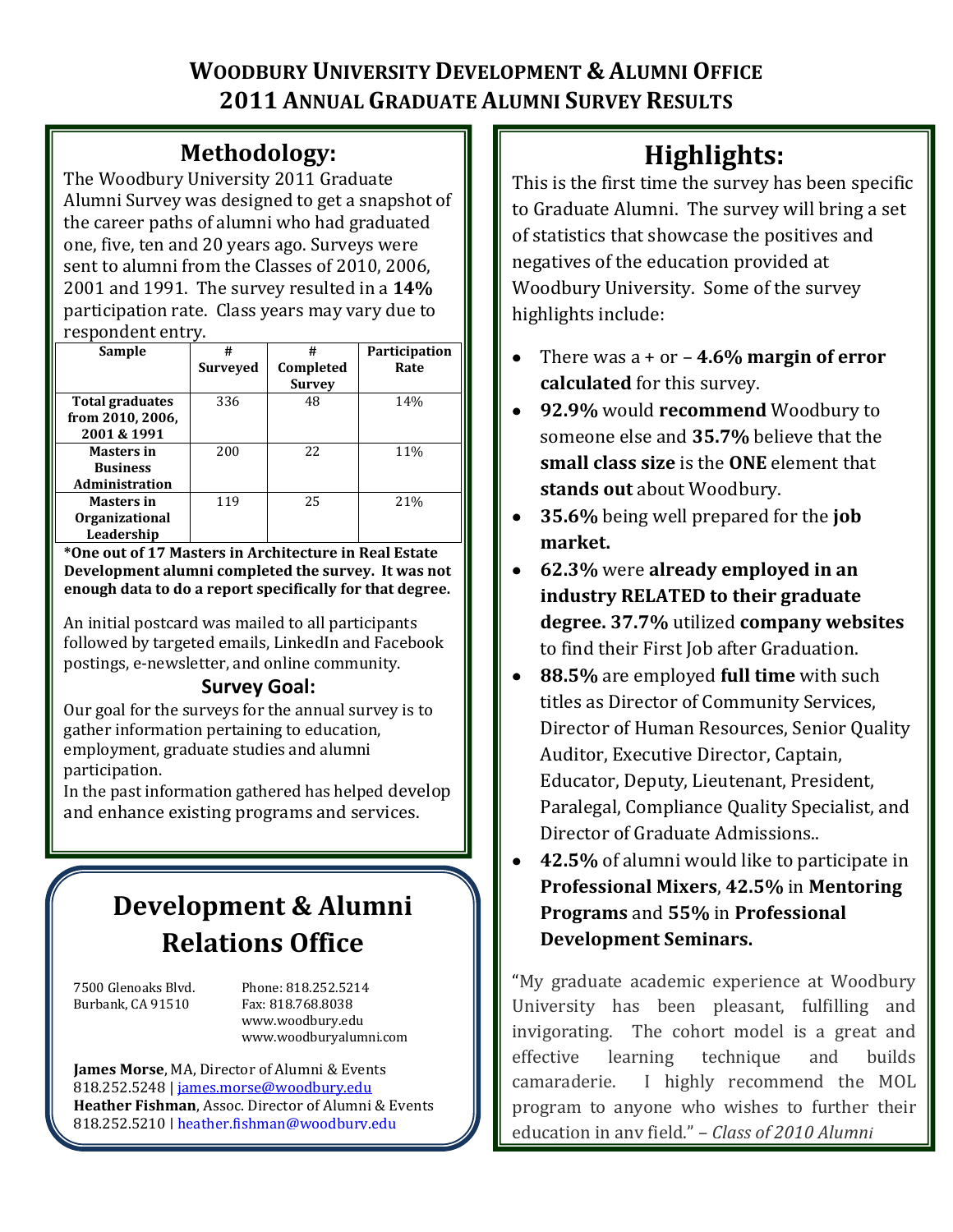# **WOODBURY UNIVERSITY DEVELOPMENT & ALUMNI OFFICE 2011 ANNUAL GRADUATE ALUMNI SURVEY RESULTS MASTERS IN BUSINESS ADMINISTRATION**

### **Highlights:**

We had a **11%** participation rate from the Masters in Business Administration alumni. Participants indicated that **61.9%** they were either **well** or **very well** prepared with knowledge and skills for the job market.

### **Education:**

It is known that **85.7%** of Masters in Business Administration Alumni would **recommend** Woodbury to someone. **47.6%** believe that the **small class size** is the one element that stands out about Woodbury, followed by **23.8%** in the **quality of education and 23.8%** in **location.**

## **Demographic:**

| $\cdots$ , $\cdots$ |                             |  |  |  |
|---------------------|-----------------------------|--|--|--|
|                     | 60% White/Non Hispanic      |  |  |  |
|                     | 20% African American        |  |  |  |
|                     | 13.3% Hispanic              |  |  |  |
| Ethnic Group:       | 6.7% Asian                  |  |  |  |
| Gender:             | 47.6% male and 52.4% female |  |  |  |
| Median Age:         | 35                          |  |  |  |
|                     | 66.7% - class of 2010       |  |  |  |
|                     | 14.3% - class of 2006       |  |  |  |
| Graduation          | 4.8% - class of 2001        |  |  |  |
| Class:              | 14.8% class of 1991         |  |  |  |
|                     |                             |  |  |  |

#### **What advice would you give to current students to prepare them for a career in their chosen field?**

- "Focus as much as possible on time management. It will be the best "practice" available prior to entering the real world where time is definitely money!" – *Class of 2010 Alumni*
- "If possible know what your focus is so you can streamline your educational experience. Try to excel in the higher level MBA leadership classes (it's valuable knowledge). Take advantage of all networking events, you never know who you might meet." – *Class of 2006 Alumni*
- "Research the area. Talk with someone in the field. When I did this the person gave me details of what to expect and how he managed.." – *Class of 2010 Alumni*
- "Pay close attention to all the classes because you never know which ones you will need in the future."- *Class of 2010 Alumni*

# **Employment:**

**80%** are employed **full time** with positions like:

- Project Management Senior Specialist
- Partner / Director  $\bullet$
- Director, Graduate Admissions  $\bullet$
- Store Planning Analyst  $\bullet$
- Tax Compliance Officer  $\bullet$
- Director

**19%** entered the job market 1 - 5 months after graduation, **38.1%** were already employed in an industry RELATED to their degree and



**47.6%** found their first job from **company websites**. **42.9%** from **friends or family connections**, **38.1%** from **job hunting websites** and **23.8%** from **alumni**. **Alumni Activities:**

**52.9%** wish to participate in **professional mixers**, **41.2%** in **volunteer opportunities** and **35.3%%** in **mentoring programs, career panels** and **professional development seminars. 84.2%** wish to be contacted by **email**.